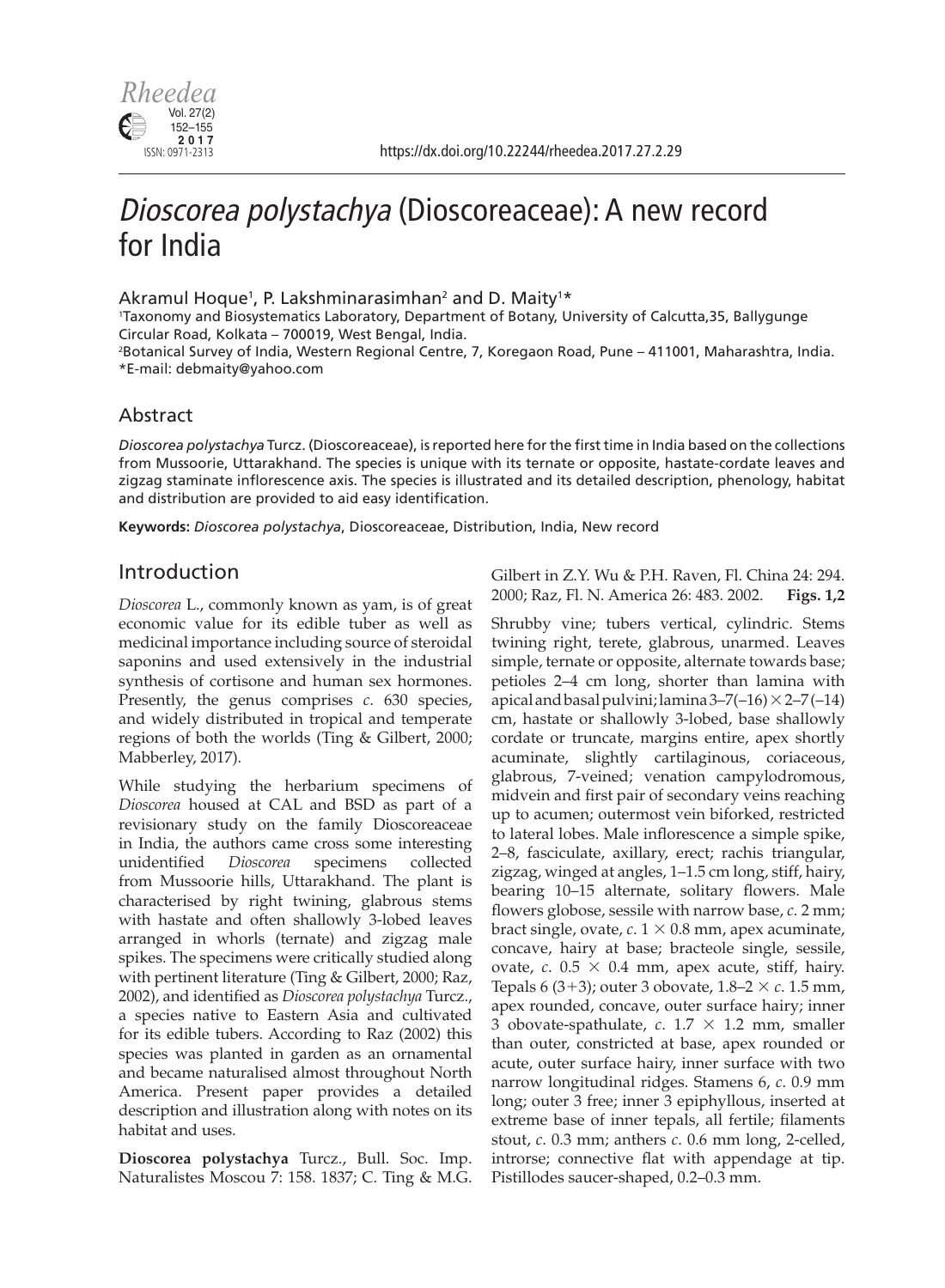

Fig. 1*. Dioscorea polystachya* Turcz.: a. Habit (in part, male plant); b. Male flower; c. Tepals; d. A portion of a flowering rachis; e. Stamen; f. Pistillode.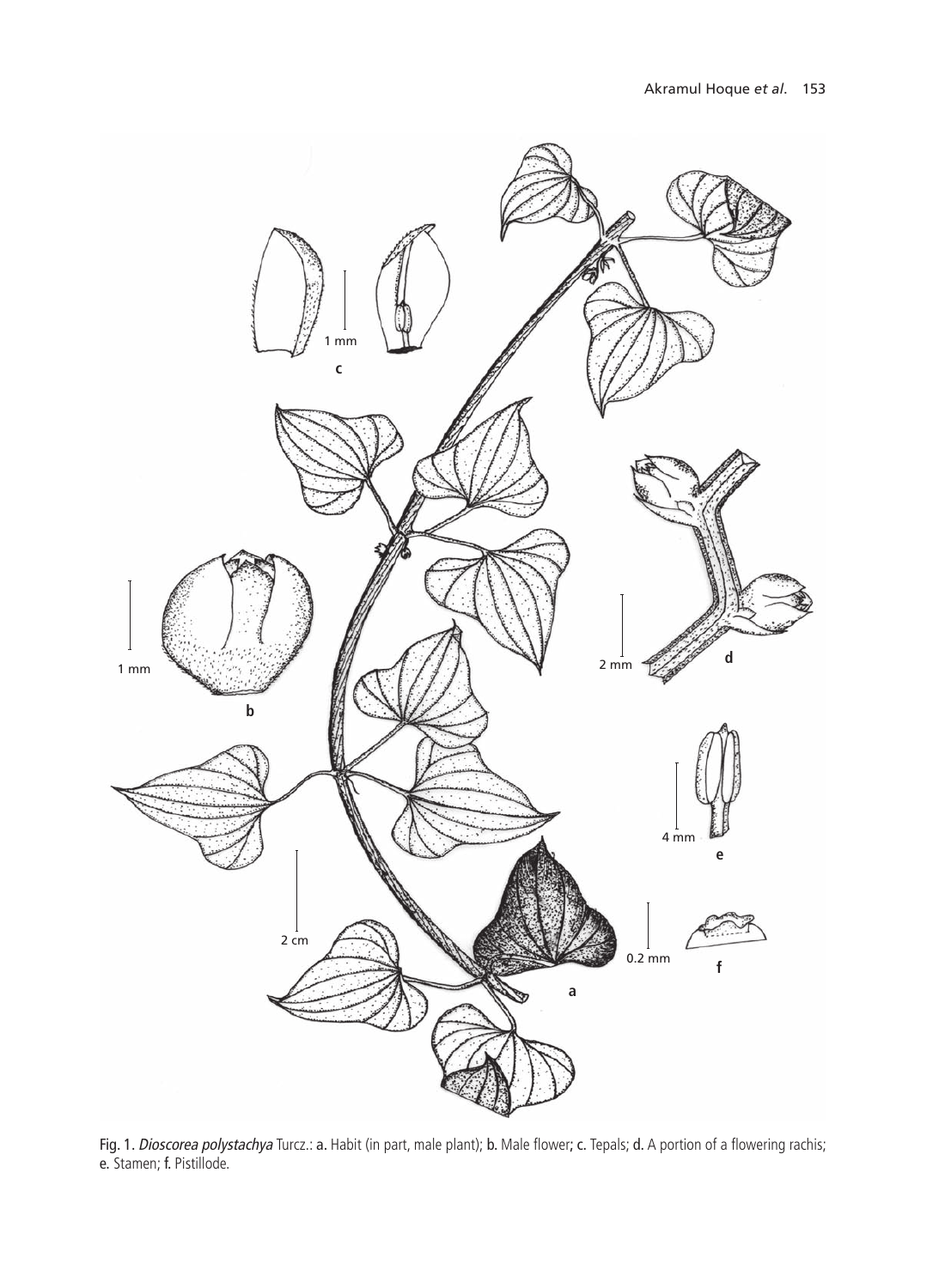

Fig. 2. Dioscorea polystachya Turcz. (*Bhattacharya & Basu* 65607, CAL).